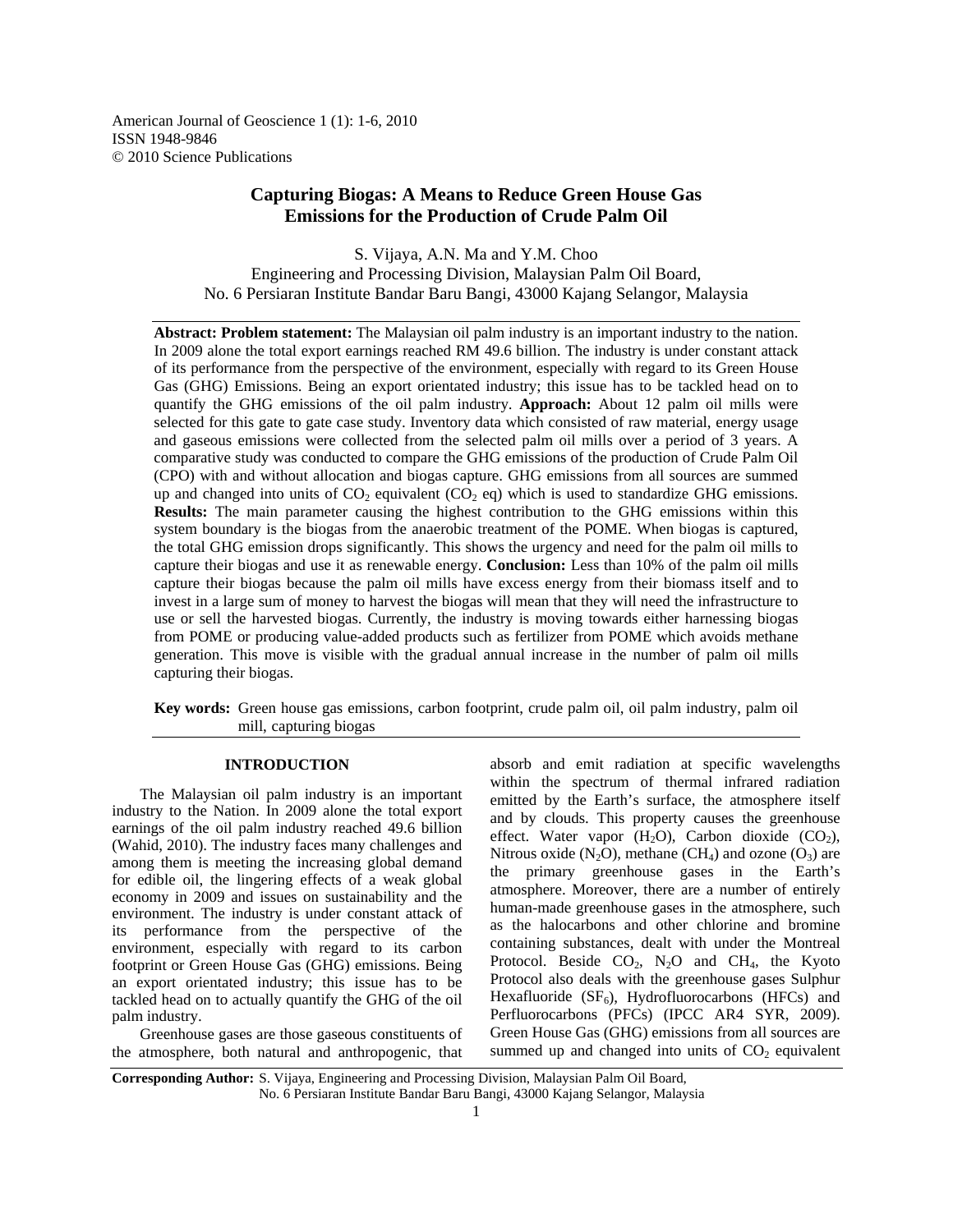$(CO<sub>2</sub> eq)$  which is used to standardize GHG emissions (Altuslumen, 2009).

 Greenhouse gases greatly affect the temperature of the Earth; without them, Earth's surface would be on average about 33°C colder than at present. The sharp acceleration in  $CO<sub>2</sub>$  emissions since the year 2000 to more than a 3% increase per year (more than 2 ppm per year) from 1.1% per year during the 1990s is attributable to the lapse of formerly declining trends in carbon intensity of both developing and developed nations (Wikipedia, 2010).

**Objective:** The objectives of this study is to quantify the GHG emissions of the milling process to produce one tonne of Crude Palm Oil (CPO) at the palm oil mill and to compare the GHG emissions with and without biogas capture and allocation with by products.

## **MATERIALS AND METHODS**

 Twelve palm oil mills were selected for this case study. These palm oil mills were selected based on the type of mill which were either plantation based mills or private mills. They have different processing capacities of oil palm fresh fruit bunches ranging from 20 tonnes  $h^{-1}$  up till 90 tonnes  $h^{-1}$  and also these mills are all located at different zones in Peninsular

Malaysia basically from north, mid south, south, east and East Malaysia.

 Inventory data were collected from the selected palm oil mills over a period of 3 years. They consisted of raw material and energy usage as well as GHG emissions. The study only takes into account the inputs and outputs in the milling process to produce CPO. The system boundary of the milling process is shown in Fig. 1. Using the inventory data, a Life Cycle Inventory (LCI) was created for the production of 1 tonne CPO with and without allocation as shown in Table 3 using the LCI for 1 tonne CPO, a comparative study was conducted to compare the GHG emissions of the palm oil mill:

- With biogas emissions
- With allocation with by products and biogas emissions
- With biogas capture
- With allocation with by products and biogas capture

**Global warming potential:** The concept of a Global Warming Potential (GWP) was developed to compare the ability of each greenhouse gas to trap heat in the atmosphere relative to another gas. The definition of a



Fig. 1: Milling process. FFB: Oil palm Fresh Fruit Bunch; RE: Renewable Energy; EFB: Empty Fruit Bunch; BPR: Back Pressure Receiver Tank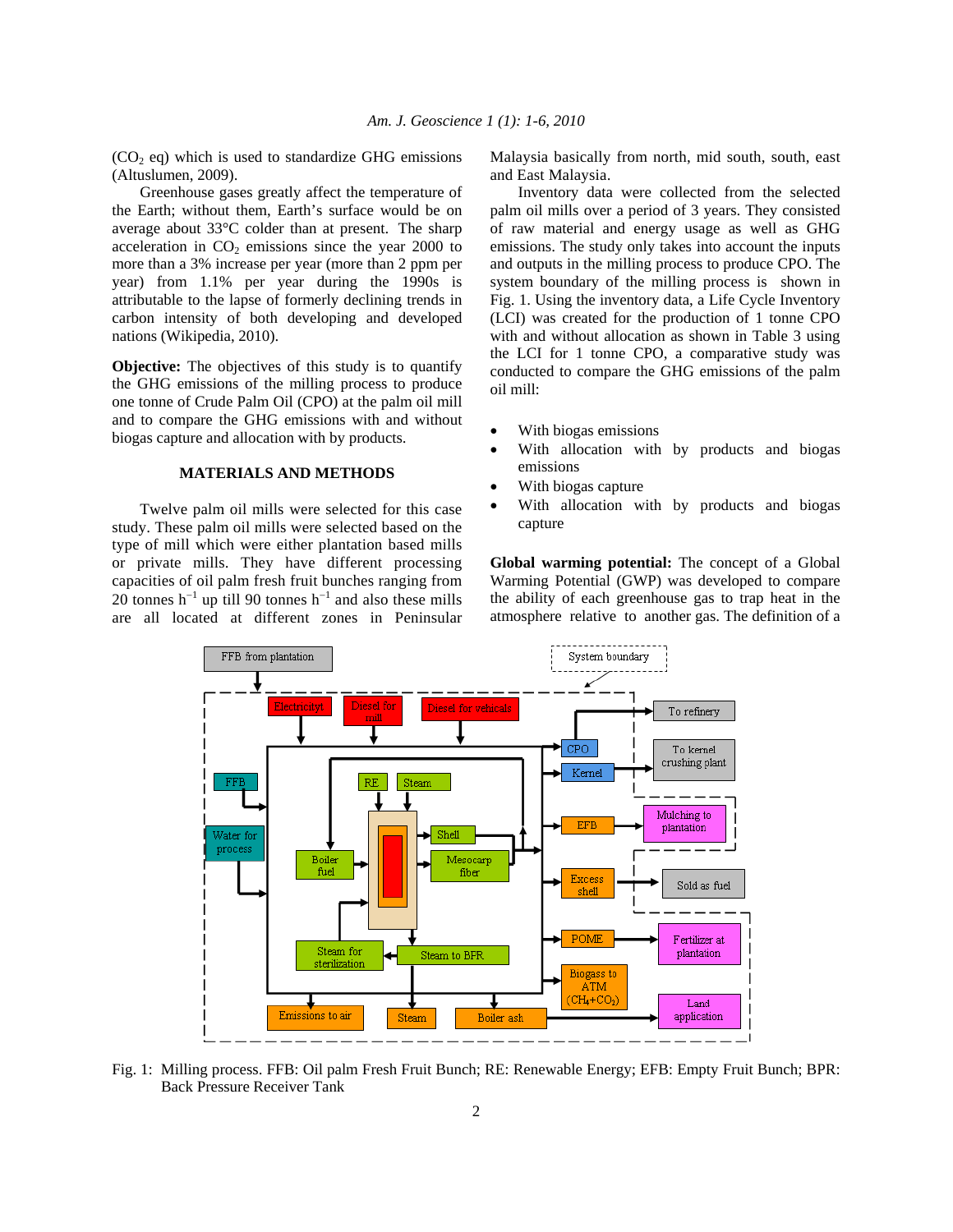GWP for a particular greenhouse gas is the ratio of heat trapped by one unit mass of the greenhouse gas to that of one unit mass of  $CO<sub>2</sub>$  over a specified time period (US EPA, 2010). The Global warming potentials are as shown in Table 1 which was taken from (IPCC TAR, 2007).

 The GHG will be calculated using the GWP and emissions factors. The Emission factors used for diesel and electricity were taken from (Wisions Sustainable Energy Support Program SEPS, 2009) as shown in Table 2.

**Allocation with by product:** More often than not, a system will yield more than one product. In such cases, allocation must be made for input and output flows. Within the palm oil milling sub-system, a number of processes takes place in addition to the main process i.e., extraction of CPO from the mesocarp of sterilized palm fruits. The by-product from the milling process is palm kernel. Besides the main products comprising CPO and palm kernel, other outflows include the production of sludge or POME during the clarification step, EFB during stripping of FFB, pressed mesocarp fiber from mechanical pressing of palm fruits, nuts from the depericarping stage and lastly, shells after nut cracking to release palm kernel.

 The kernels are subsequently sent to kernel crushing plants for extraction of Crude Palm Kernel Oil (CPKO). This crushing process is not accounted for in this study because CPKO extraction is considered as part of a different system which is excluded from the boundary of the present system under study. The method selected for partition of by-products was allocation based on weight. Palm kernel and palm shell are considered as a by-product. System boundary expansion is conducted for EFB and POME which are recycled in the plantation as part of fertilizer substitute.

Table 1: Global warming potentials for selected green house gasses IPCC TAR (2007)

|                       | Global Warming Potential (GWP) |  |
|-----------------------|--------------------------------|--|
| Green House Gas (GHG) | for 100 years                  |  |
| CO <sub>2</sub>       |                                |  |
| CH <sub>4</sub>       | 23                             |  |
| N <sub>2</sub> O      | 296                            |  |
| $HFC-23$              | 12000                          |  |
| $HEC-134a$            | 1300                           |  |
| SF <sub>6</sub>       | 22200                          |  |

Table 2: Emission Factors (Wisions Sustainable Energy Support Program SEPS, 2009)

| Energy      | <b>Emission factors</b>                           |
|-------------|---------------------------------------------------|
| Diesel      | $0.00268$ t CO <sub>2</sub> eq L <sup>-1</sup>    |
| Electricity | $0.000594$ t CO <sub>2</sub> eq kWh <sup>-1</sup> |

The pressed mesocarp fiber and shell are burnt as fuel in the palm oil mill boiler while the excess shell is sold out to other biomass boilers. However the credits for the use of shell elsewhere are not included in this study as it is out of the system boundary and so allocation is carried out for shell.

#### **RESULTS**

 This study was a gate to gate study. The starting point is at the FFB hoppers where the FFBs are received up till the production of the CPO in the storage tanks at the palm oil mills. All inventory data have been collected for a period of five years from each palm oil mill. Table 3 shows the Life Cycle Inventory (LCI) data for 1 tonne CPO produced at the palm oil mill. The GHG values are shown in Table 4 and 5.

Table 3: Average LCI data of 12 palm oil mills for the production of 1 tonne CPO with and without allocation

|                                      |            | Amount with Amount with |
|--------------------------------------|------------|-------------------------|
| Parameters                           | allocation | out allocation          |
|                                      |            |                         |
| Fresh fruit bunch (t)                | 3.1000     | 5.08000                 |
| Power consumption from turbine (MJ)  | 224.0800   | 367.35000               |
| Power consumption from grid (MJ)     | 1.7600     | 2.89000                 |
| Diesel consumption for mill (MJ)     | 100.3300   | 164.48000               |
| Transportation of diesel to mill tkm | 0.5400     | 0.89000                 |
| <b>Fuel used in boiler</b>           |            |                         |
| Mesocarp fiber (t)                   | 0.3600     | 0.59000                 |
| Shell (t)                            | 0.0900     | 0.14000                 |
| Boiler water consumption (t)         | 1.5700     | 2.58000                 |
| Water for process (t)                | 2.1700     | 3.55000                 |
| Kernel (t)                           | 0.4100     | 0.58000                 |
| Mesocarp fiber (t)                   | 0.0000     | 0.06000                 |
| Shell (t)                            | 0.2300     | 0.23000                 |
| Empty fruit Bunch (t)                | 0.7100     | 1.17000                 |
| Palm oil mill effluent (t)           | 1.8600     | 3.04000                 |
| Methane gas (kg)                     | 22.2100    | 36.41000                |
| $CO2$ from POME pond (kg)            | 36.0400    | 59.08000                |
| Boiler ash (t)                       | 0.0100     | 0.02000                 |
| Steam input to turbine (t)           | 1.6200     | 2.66000                 |
| Steam input for sterilization (t)    | 1.5600     | 2.56000                 |
| Flue gas from stack                  |            |                         |
| Particulate matter (kg)              | 0.1200     | 0.20000                 |
| $CO$ (kg)                            | 0.0400     | 0.07000                 |
| $CO2$ (kg)                           | 41.2800    | 67.68000                |
| $SOx$ (kg)                           | 0.0006     | 0.00099                 |
| $NOx$ (kg)                           | 0.0700     | 0.11000                 |

Table 4: Comparative GHG emissions for 1 tonne CPO with biogas emissions with and without allocation

| CHIISSIOUS WILLI AIRE WILHOUL AHOCALIOIL |                                 |                                        |  |  |
|------------------------------------------|---------------------------------|----------------------------------------|--|--|
|                                          | GHG emissions GHG emissions     |                                        |  |  |
|                                          | for 1 tonne CPO for 1 tonne CPO |                                        |  |  |
|                                          |                                 | (with allocation) (without allocation) |  |  |
| Output                                   | $kg CO2$ eq                     | $kg CO2$ eq                            |  |  |
| Boiler emissions                         | 41.28                           | 67.68                                  |  |  |
| Electricity from grid                    | 0.29                            | 0.48                                   |  |  |
| <b>Diesel</b>                            |                                 |                                        |  |  |
| Mill consumption                         | 6.79                            | 11.13                                  |  |  |
| Transportation of diesel to mill         | 6.97                            | 11.42                                  |  |  |
| <b>Biogas</b>                            | 546.85                          | 896.48                                 |  |  |
| Total with                               | 602.18                          | 987.18                                 |  |  |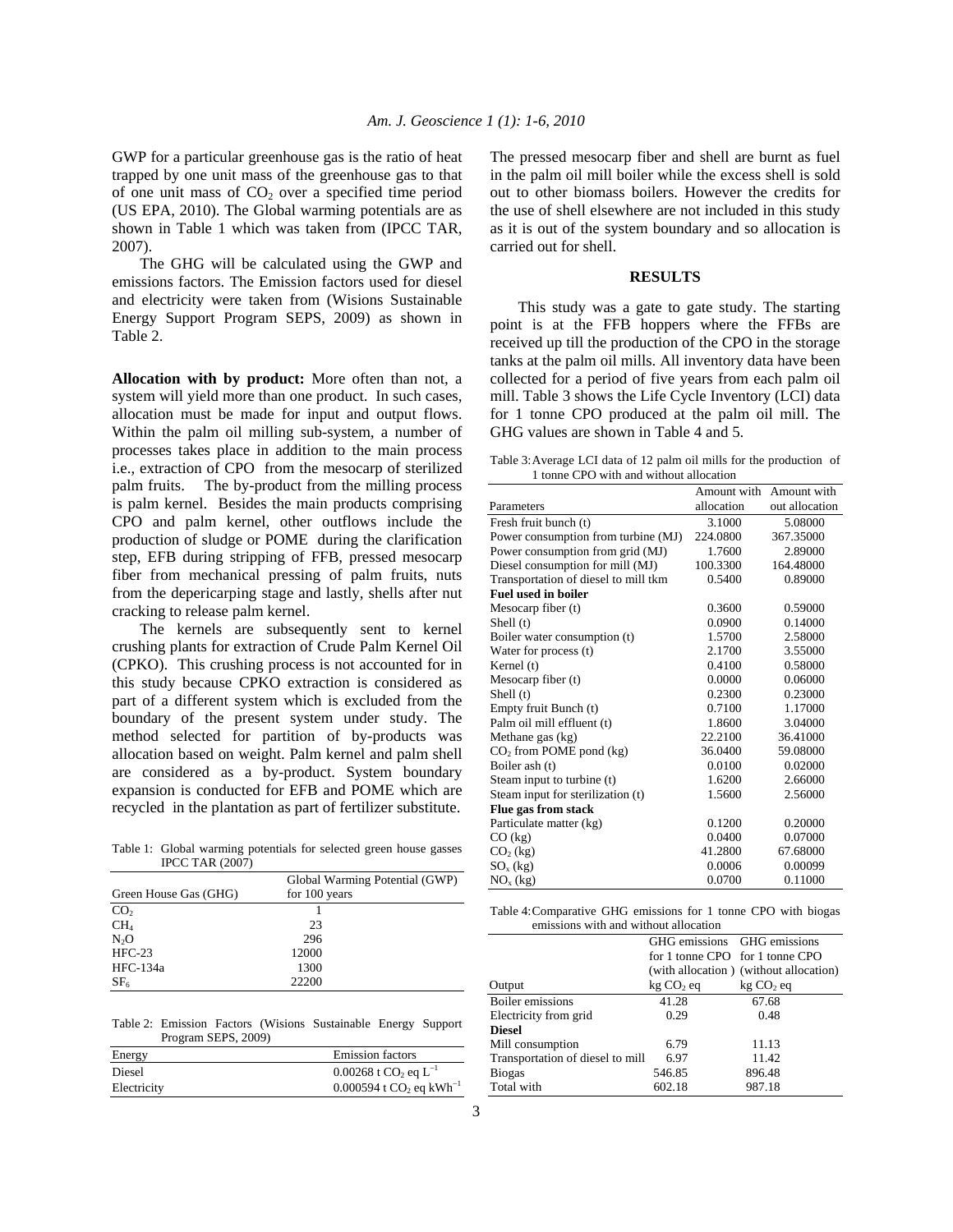| capture with and without anocation |                             |                                        |  |  |
|------------------------------------|-----------------------------|----------------------------------------|--|--|
|                                    | GHG emissions GHG emissions |                                        |  |  |
|                                    |                             | for 1 tonne CPO for 1 tonne CPO        |  |  |
|                                    |                             | (with allocation) (without allocation) |  |  |
| Output                             | $kg CO2$ eq                 | $kg CO2$ eq                            |  |  |
| Boiler emissions                   | 41.28                       | 67.68                                  |  |  |
| Electricity from Grid              | 0.29                        | 0.48                                   |  |  |
| <b>Diesel</b>                      |                             |                                        |  |  |
| Mill consumption                   | 6.79                        | 11.13                                  |  |  |
| Transportation of diesel to mill   | 6.97                        | 11.42                                  |  |  |
| Biogas Captured (85%)              | 82.03                       | 134.47                                 |  |  |
| Total                              | 137.36                      | 225.18                                 |  |  |

Table 5: Comparative GHG emissions for 1 tonne CPO with biogas apture with and without allocation

#### **DISCUSSION**

 The oil palm Fresh Fruit Bunch (FFB) which have been delivered to the palm oil mills are received at the FFB hoppers and transferred into sterilization cages. These cages are rolled into the sterilization chambers. Live steam passes through these chambers for a duration of 90 min and this process called sterilization helps to loosen the individual fruits from the stalk or bunch. The steam also deactivates the enzymes which causes the breakdown of the oil into Free Fatty Acids (FFA). These FFA are undesirable in the palm oil. The industry tries to limit the development of FFA to less than 4% (Pathak, 2005). Next the sterilized FFBs are sent to a stripper where the fruitlets are separated from the stalk or bunch which are now called Empty Fruit Bunch (EFB). The EFB are normally sent back to the plantations for mulching as fertilizer substitute.

 The fruitlets from the stripper are then sent to a digester where they are converted into homogeneous oily mash by means of a mechanical stirring process. The digested mash is then pressed using a screw press to remove the majority of the CPO. At this point the CPO comprises of a mixture of oil, water and fruit solids which are screened on a vibrating screen to remove as much solids as possible. Then CPO is clarified in a continuous settling tank operation. The decanted CPO passes through a centrifugal purifier and desander to remove any remaining solid and then to the vacuum dryer to remove the moisture. The CPO is then pumped to storage tanks before it is sent off for export or refining at the refineries. The nuts with the pressed mesocarp fiber are separated at the fiber cyclone. The nuts are then cracked to produce kernels and shell. The kernels are shipped to kernel crushing plants to be processed into palm kernel oil while the shell and pressed mesocarp fiber are used as boiler fuel.

 The main solid waste from the milling process is EFB, pressed mesocarp fiber, shell and boiler ash while the liquid waste is Palm Oil Mill Effluent (POME) which is the wastewater from the milling process. The gaseous emissions are from the boiler stack and biogas from the effluent treatment ponds. The EFB is sent back to the plantation for mulching while the POME is used for land application both as fertilizer substitute. The biogas value from the POME treatment used for this study is taken on a study by (Ma *et al*., 1999) with COD loadings of about 48000 mg L<sup>-1</sup> which results to 28 m<sup>3</sup> biogas per tonne POME (Ma *et al*., 1999). However the COD loadings in the palm oil mills vary quite highly and the emissions from the biogas will differ from mill to mill. The assumption made for this study is that the biogas emissions are 28 m<sup>3</sup> tonne<sup>-1</sup> POME at all the 12 palm oil mills.

 The POME is an important semi-solid stream. The biological treatment of POME to reduce the BOD to 5000 ppm for land application and below 50 ppm for discharge to waterways results in the emissions of biogas which can be captured. This can be done by diverting the POME to digester tanks where biogas is trapped for use as fuel or flared off. The pressed mesocarp fibers and shells would have been solid waste emissions from the milling process but they serve as alternative fuel sources to fire the boilers in the palm oil mills to produce steam used for electricity generation and sterilization of FFB. EFB is used as mulch or compost to substitute fertilizer. The treated POME is also used as fertilizer substitute. The recycling of solid wastes such as mesocarp fiber and shell for use within the milling process establishes close-loops for these outputs from the palm oil mill while the EFB and POME which are recycled in the plantation are considered open-loop processes.

 There are two columns of the LCI data shown in Table 3. One column is data which have been allocated and the other is data which has not been allocated. CPO is not the only product produced at the palm oil mills. The by-product of the milling process is palm kernel and palm shell. In view of this, weight allocation has been conducted to allocate part of the inputs and outputs to palm kernel and palm shell. The allocation between CPO, palm kernel and palm shell is 61-25-14%.

 In this study four GHG values were calculated for the palm oil mills using the LCI data collected and the emission factors as shown in Table 4 and 5. A comparative study was conducted to compare the GHG emissions of the palm oil mill:

- With biogas emissions
- With allocation with by products and biogas emissions
- With biogas capture
- With allocation with by products and biogas capture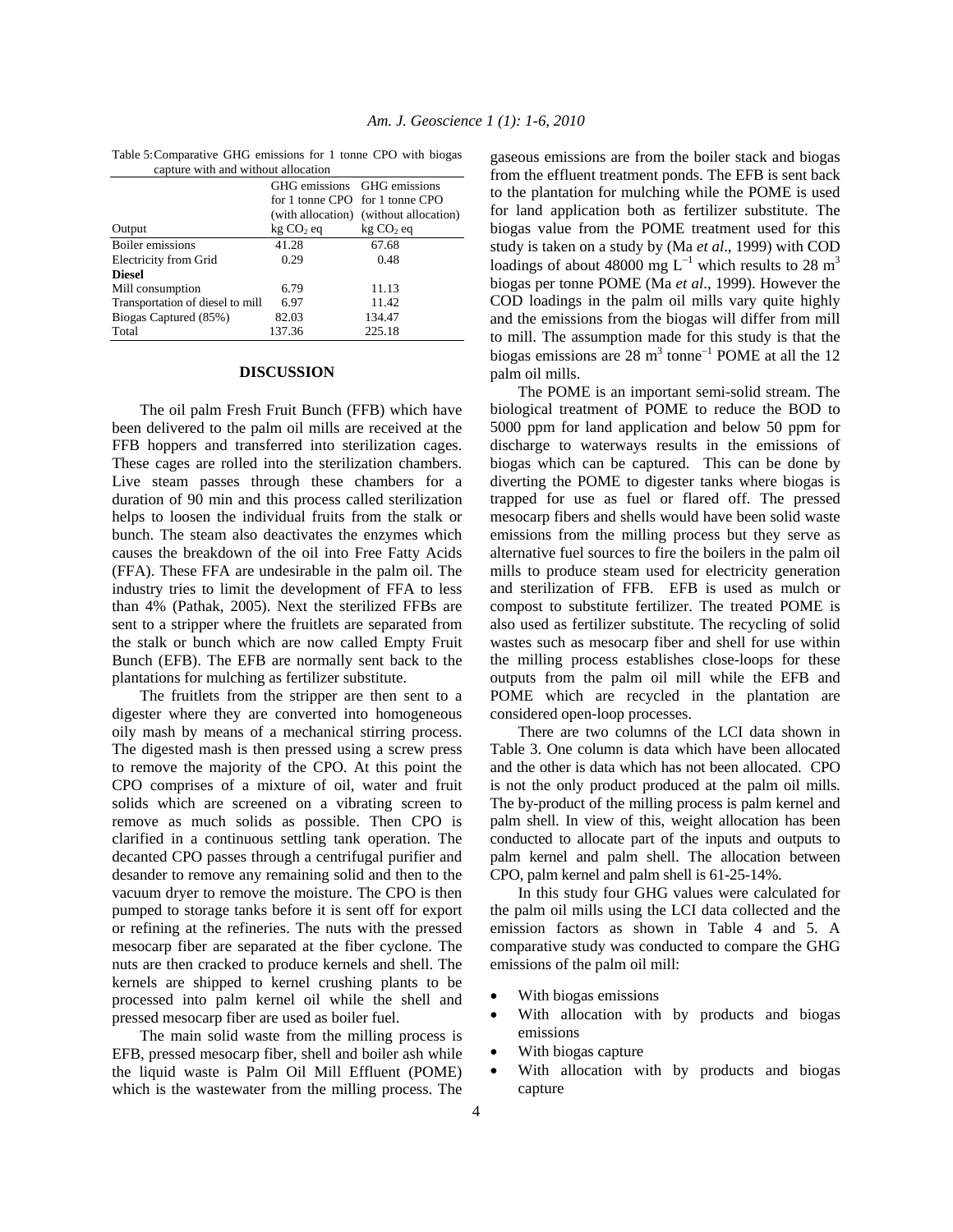These GHG values are for the system boundary of the palm oil mill and do not include the use of the biogas as renewable energy. The main parameter causing the highest contribution to the GHG emissions within this system boundary is the biogas from the anaerobic treatment of the POME as shown in Table 4. The biogas emission alone accounts for about 90% of the total  $CO<sub>2</sub>$  emissions. When biogas is captured, the total GHG emissions drops to 137.63 kg  $CO<sub>2</sub>$  eq tone<sup>-1</sup> CPO. This shows the urgency for the palm oil mills to capture their biogas and use it as renewable energy. When allocation is conducted the GHG values are lower. This is because the environmental burden is now shared with the by products.

 Although biogas from POME has great potential to be used as a renewable energy source, capturing of biogas is not actively adopted by the industry due to several issues related to costs, benefits and risk, poor logistics associated with national grid connection, feedin-tariffs, technology maturity and lack of interest from mills which are operating at a 'comfort zone' (Basri *et al*., 2008).

 Currently less than 10% of the palm oil mills in the whole of Malaysia harvest their biogas and use it in their boilers or as an energy source for other uses. The main reason behind this is mainly due to the lack of infrastructure to channel this excess energy either to the national grid or for use in other facilities. Palm oil mills have excess energy from their biomass itself and to invest in a large sum of money to harvest the biogas will mean that they will need the infrastructure to use or sell the harvested biogas. In 2001, the Malaysian energy policy under the 8th Malaysia plan broadened the four fuel diversification policy to include renewable energy as a fifth fuel in the new five fuel strategy (World Resource Institute, 2001). In spite of this policy, the demands for this kind of renewable energy are still at the infancy stage in Malaysia.

 Since the mills are already self sufficient on energy requirement, harvesting the biogas is not economically viable. In reality the palm oil mills can be seen as power stations which can supply their excess energy back to the grid. However due to the buying rate of the power utility provider Tenaga National Berhad (TNB) at 21 cents  $kWh^{-1}$  and the penalties imposed by TNB if the palm oil mills cannot supply to the grid as promised due to breakdown or low crop seasons, seem to discourage the millers from generating the readily available renewable energy at their mills. To overcome this problem requires involvement of many other stake holders particularly the energy sector of Malaysia. Actions to be taken include changes in policies and infrastructures to make harvesting such valuable biogas

energy economically attractive for the palm oil industry. However, the "business as usual" attitude in the industry is beginning to change Currently, the industry is moving towards either harnessing biogas from POME or producing value-added products such as fertilizer from POME which avoids methane generation (Basri *et al*., 2008). This move is visible with the annual increase in the number of palm oil mills capturing their biogas. Increase in demands for the biomass from the palm oil mills namely, shell, EFB and pressed mesocarp fiber for use in biomass boilers and power plants due the five fuel policy are giving mills an option to use the harvested biogas as energy in their boilers and selling their displaced biomass. The CDM incentives and carbon trading are also attracting the millers to consider capturing the biogas.

## **CONCLUSION**

 In the past, more often than not environmental management was conducted more for image enhancement. However recent developments show a trend towards wanting a greener earth such that environmental demands have been transformed as marketing tools. Increasingly it has become a determining factor for use of products. In view of the current shift for higher environmental demands from customers as well as the emergence of eco labels, the need for the oil palm industry to also align itself with the current trend is no longer avoidable. This shift is vital for the Malaysian oil palm industry to remain competitive in order to increase its long-term profitability and sustainability. The oil palm industry is a self-sufficient industry generating its own energy for processing. The concept of recycling the palm oil mill by-products is not new but merely resurfaces in the light of recent economic and environmental concerns. Over the years the oil palm industry in Malaysia has always included responsible measures with regard to the environment. The utilization of the various byproducts through nutrient recycling in the fields has reduced the environmental impact paving the way towards zero-waste policy (Chan, 1999).

 This gate to gate study of the production of CPO shows that the GHG emission can be significantly reduced by capturing the biogas. The good news is the industry is moving towards either harnessing biogas from POME or producing value-added products such as fertilizer from POME which avoids methane generation. This move is visible with the increase in the number of palm oil mills capturing their biogas. However this process can be accelerated with the intervention of the government by providing